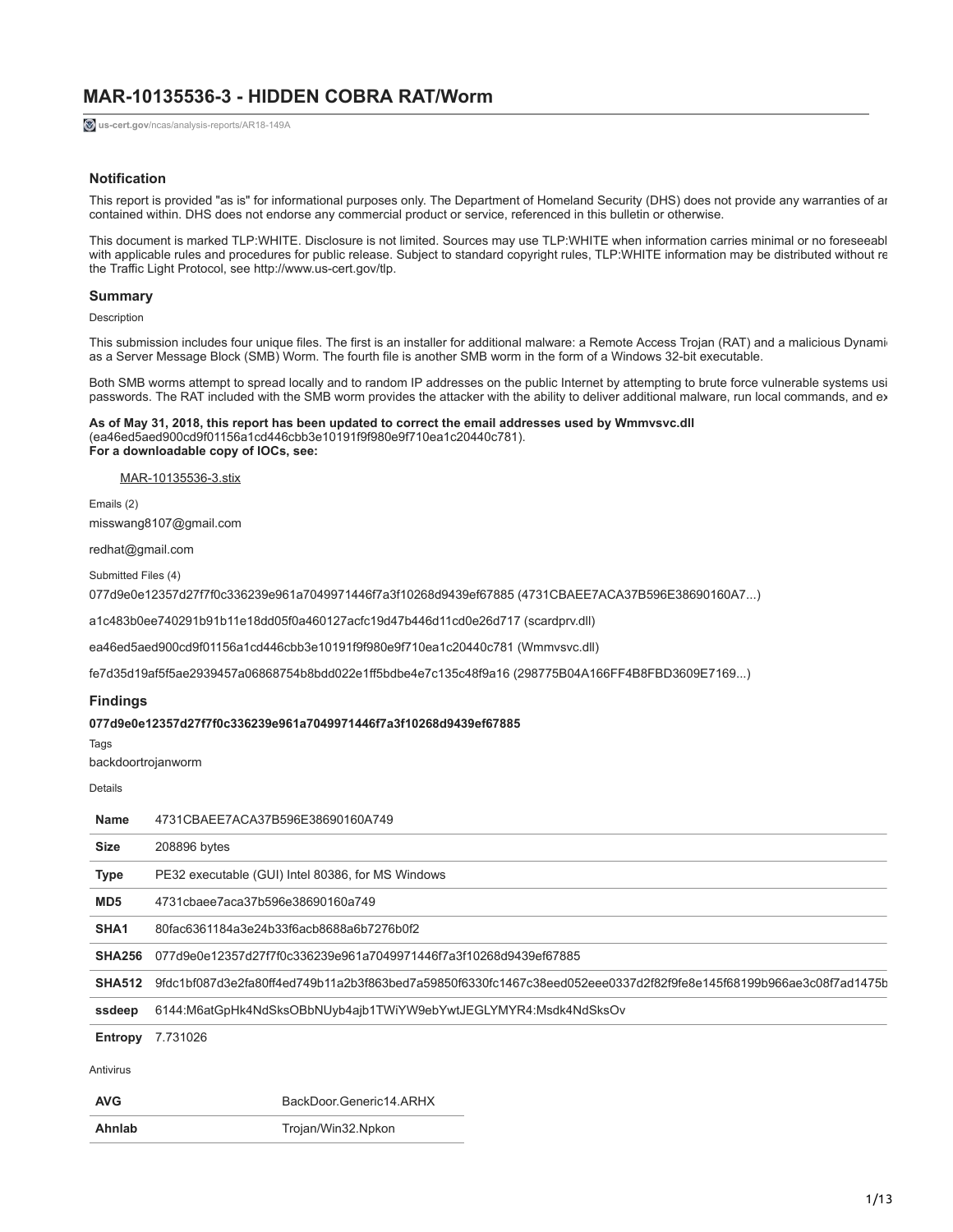| Avira                                | BDS/Joanap.A.11                |
|--------------------------------------|--------------------------------|
| <b>BitDefender</b>                   | Gen: Variant. Barys. 57573     |
| ClamAV                               | Win.Trojan.Agent-1388737       |
| Cyren                                | W32/Zegost.AA.gen!Eldorado     |
| <b>ESET</b>                          | Win32/Scadprv.A trojan         |
| <b>Emsisoft</b>                      | Gen: Variant. Barys. 57573 (B) |
| <b>F-secure</b>                      | Gen: Variant. Barys. 57573     |
| <b>Filseclab</b>                     | Worm.Agent.age.ebwv            |
| <b>Ikarus</b>                        | Worm.Win32.Agent               |
| K7                                   | Backdoor (04c4b9d11)           |
| <b>McAfee</b>                        | W32/FunCash!worm               |
| <b>Microsoft Security Essentials</b> | Backdoor:Win32/Joanap.J!dha    |
| <b>NANOAV</b>                        | Trojan.Win32.Agent.crilzb      |
| <b>Quick Heal</b>                    | Backdoor.Joanap                |
| <b>Sophos</b>                        | Mal/EncPk-AGS                  |
| <b>Symantec</b>                      | Trojan.Gen.2                   |
| <b>Systweak</b>                      | trojan.agent                   |
| <b>TrendMicro</b>                    | BKDR_JOANAP.AC                 |
| <b>TrendMicro House Call</b>         | BKDR_JOANAP.AC                 |
| Vir.IT eXplorer                      | Backdoor Win32 Generic ARHX    |
| VirusBlokAda                         | Worm.Agent                     |
| Zillya!                              | Worm.Agent.Win32.3373          |
| nProtect                             | Worm/W32.Agent.208896.AK       |

Yara Rules

|                                        | rule Enfal Generic { meta: author = "NCCIC trusted 3rd party" incident = "10135536" date = "2018-04-12" (             |
|----------------------------------------|-----------------------------------------------------------------------------------------------------------------------|
|                                        | = "BRAMBUL, JOANAP" MD5_1 = "483B95B1498B615A1481345270BFF87D" MD5_2 = "4731CBAEE7AC                                  |
|                                        | MD5 3 = "CD60FD107BAACCAFA6C24C1478C345C8" MD5 4 = "298775B04A166FF4B8FBD3609E716                                     |
|                                        | Cobra SMB Worm / RAT" strings: \$s0 = {6D737373636172647072762E6178} \$s1 =                                           |
|                                        | {6E3472626872697138393076393D3032333D30312A2628542D30513332354A314E3B4C4B} \$s2 =                                     |
|                                        | {72656468617440676D61696C2E636F6D} \$s3 = {6D69737377616E673831303740676D61696C2E636F€                                |
|                                        | {534232755365435632564474} \$s5 = {794159334D6559704275415756426341} \$s6 =                                           |
|                                        | {705641325941774242347A41346167664B6232614F7A4259} \$s7 = {AE8591916D586DE4F6FB8EE2F0I                                |
|                                        | {F96D5DD36D6D9A87DD6D506D6D6D516D} \$s9 = {43616E6E6F74206372656174652072656D6F74652                                  |
|                                        | {43616E6E6F74206F70656E2072656D6F74652066696C65} \$s11 = {663D547D75128D85FCFEFFFF505                                 |
|                                        | {663D547D75128D85FCFEFFFF5056E88C060000E9A9000000663D557D7512} \$s13 =                                                |
|                                        | {663D567D750F8D85FCFEFFFF5056E891070000EB7C663D577D}                          \$s14 =                                 |
|                                        | {3141327A3342347935433678374438773945307624465F754774487349724A71} \$s15 = {393032356A6{                              |
|                                        | condition: (\$s0) or (\$s1) or (\$s2) or (\$s3) or (\$s4 and \$s5 and \$s6) or (\$s7 and \$s8) or (\$s9 and \$s10 and |
| hidden cobra consolidated.yara         | $($s14 \text{ and } $s15)$                                                                                            |
|                                        |                                                                                                                       |
| ssdeep Matches                         |                                                                                                                       |
| No matches found.                      |                                                                                                                       |
|                                        |                                                                                                                       |
| PE Metadata                            |                                                                                                                       |
|                                        |                                                                                                                       |
| Compile Date 2011-09-14 01:53:24-04:00 |                                                                                                                       |
|                                        |                                                                                                                       |

**Import Hash** e8cd12071a8e823ebc434c8ee3e23203

PE Sections

**MD5 Name Raw Size Entropy**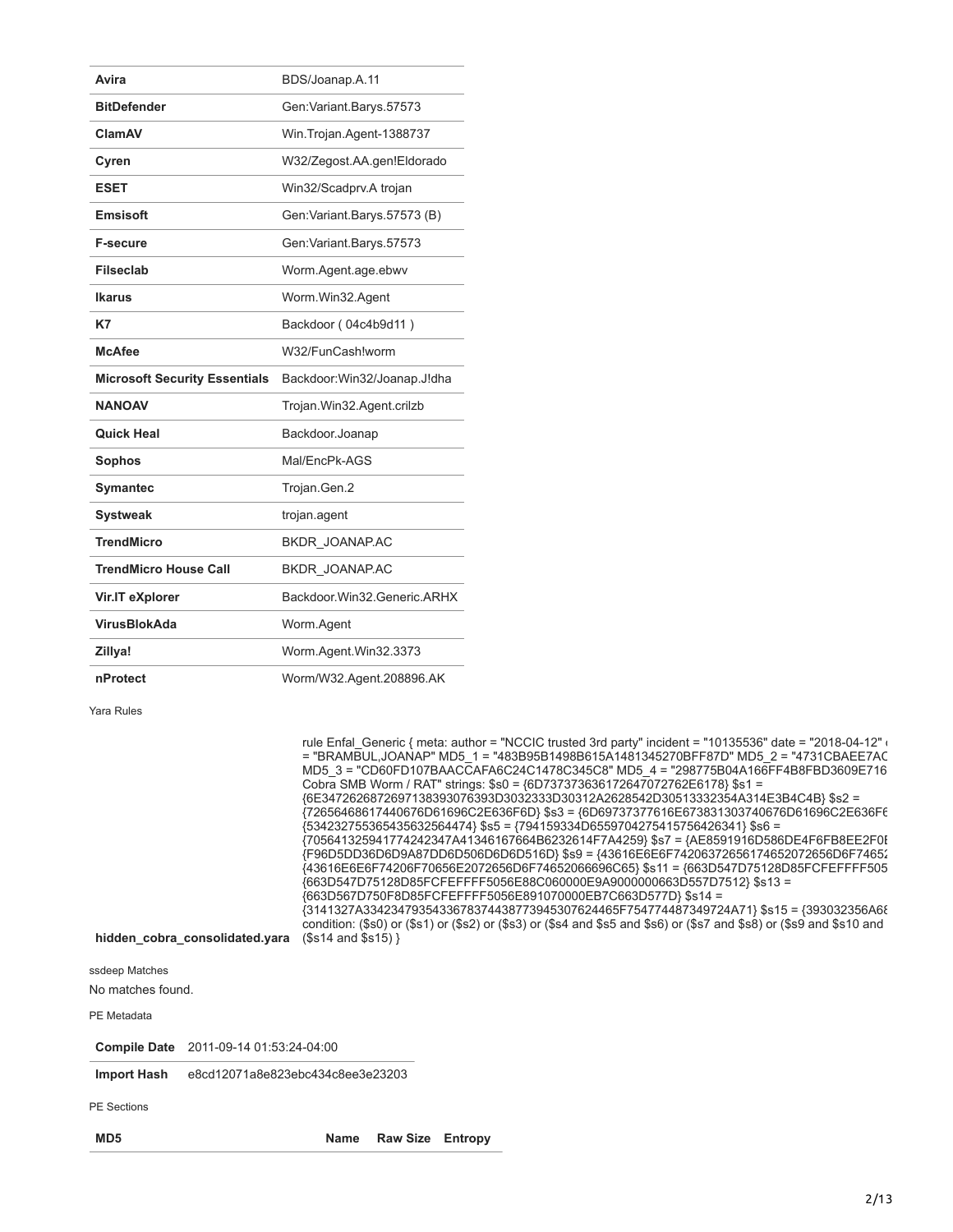|                     | bf69e0e64bdafa28b31e3c2134e1d696                                                                         | header | 4096   | 0.658046 |            |                                                                                                                                      |
|---------------------|----------------------------------------------------------------------------------------------------------|--------|--------|----------|------------|--------------------------------------------------------------------------------------------------------------------------------------|
|                     | 27f1df91dc992ababc89460f771a6026                                                                         | .text  | 24576  | 6.227301 |            |                                                                                                                                      |
|                     | 249e10a4ad0a58c3db84eb2f69db5db5                                                                         | .rdata | 4096   | 4.367702 |            |                                                                                                                                      |
|                     | 88b5582d4d361c92e9234abf0942ed9e                                                                         | .data  | 4096   | 2.546586 |            |                                                                                                                                      |
|                     | a18b7869b3bfd4a2ef0d03c96fa09221                                                                         | .rsrc  | 172032 | 7.969250 |            |                                                                                                                                      |
|                     | Packers/Compilers/Cryptors                                                                               |        |        |          |            |                                                                                                                                      |
|                     | Installer VISE Custom                                                                                    |        |        |          |            |                                                                                                                                      |
| <b>Process List</b> |                                                                                                          |        |        |          |            |                                                                                                                                      |
| <b>Process</b>      |                                                                                                          |        |        |          | <b>PID</b> | <b>PPID</b>                                                                                                                          |
|                     | 077d9e0e12357d27f7f0c336239e961a7049971446f7a3f10268d9439ef67885.exe 2628                                |        |        |          |            | (2588)                                                                                                                               |
| Relationships       |                                                                                                          |        |        |          |            |                                                                                                                                      |
| 077d9e0e12          | Dropped a1c483b0ee740291b91b11e18dd05f0a460127acfc19d47b446d11cd0e26d717                                 |        |        |          |            |                                                                                                                                      |
| 077d9e0e12          | Dropped ea46ed5aed900cd9f01156a1cd446cbb3e10191f9f980e9f710ea1c20440c781                                 |        |        |          |            |                                                                                                                                      |
| Description         |                                                                                                          |        |        |          |            |                                                                                                                                      |
|                     | This 32-bit Windows executable file drops two malicious applications.                                    |        |        |          |            |                                                                                                                                      |
|                     | The first (a1c483b0ee740291b91b11e18dd05f0a460127acfc19d47b446d11cd0e26d717) is a fully functioning RAT. |        |        |          |            |                                                                                                                                      |
| Tags                | a1c483b0ee740291b91b11e18dd05f0a460127acfc19d47b446d11cd0e26d717<br>backdoorbottrojanworm                |        |        |          |            | The second application (ea46ed5aed900cd9f01156a1cd446cbb3e10191f9f980e9f710ea1c20440c781) is a SMB worm that will spread to local su |
| Details             |                                                                                                          |        |        |          |            |                                                                                                                                      |
| Name                | scardprv.dll                                                                                             |        |        |          |            |                                                                                                                                      |
| Size                | 77824 bytes                                                                                              |        |        |          |            |                                                                                                                                      |
| <b>Type</b>         | PE32 executable (DLL) (GUI) Intel 80386, for MS Windows                                                  |        |        |          |            |                                                                                                                                      |
| MD <sub>5</sub>     | 4613f51087f01715bf9132c704aea2c2                                                                         |        |        |          |            |                                                                                                                                      |
| SHA1                | 6b1ddf0e63e04146d68cd33b0e18e668b29035c4                                                                 |        |        |          |            |                                                                                                                                      |
| <b>SHA256</b>       | a1c483b0ee740291b91b11e18dd05f0a460127acfc19d47b446d11cd0e26d717                                         |        |        |          |            |                                                                                                                                      |
| <b>SHA512</b>       |                                                                                                          |        |        |          |            | 37fa5336d1554557250e4a3bcb4ccfca79f4873264cb161dee340d35a2f8f17f7853fe942809bb343ac1eae0a37122b5e8fd703a9b820et                      |
| ssdeep              |                                                                                                          |        |        |          |            | 768:qtT2AxNtcgpqLepcy2y6/chYdP8KuSFM+Cs5CBaho9S4AJKqBz8MZdVsrQVBnVGa:qwONtBqL1dDMrs5CN9S4A3HOYBnVL                                   |
| Entropy             | 6.138177                                                                                                 |        |        |          |            |                                                                                                                                      |
| Antivirus           |                                                                                                          |        |        |          |            |                                                                                                                                      |

| <b>AVG</b>         | Agent3.BAPF                            |
|--------------------|----------------------------------------|
| Ahnlab             | Trojan/Win32.Dllbot                    |
| Avira              | TR/Gendal.6762100                      |
| <b>BitDefender</b> | Gen: Variant, Graftor, Elzob, 3935     |
| ClamAV             | Win. Trojan. Agent-1388765             |
| <b>ESET</b>        | a variant of Win32/Scadpry A trojan    |
| Emsisoft           | Gen: Variant. Graftor. Elzob. 3935 (B) |
| <b>F-secure</b>    | Gen: Variant Graftor Flzob 3935        |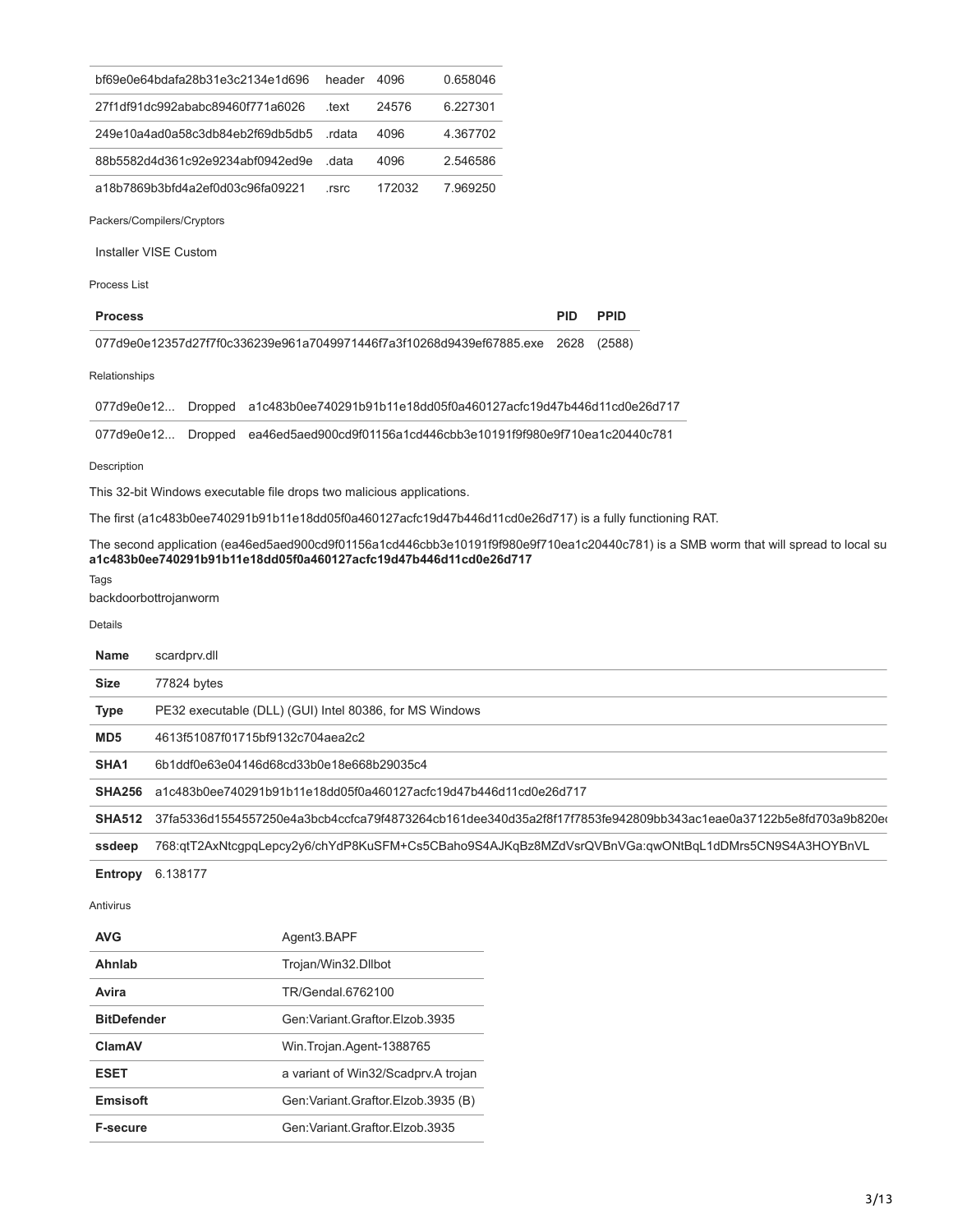| <b>Filseclab</b>                     | Worm.Agent.ago.thfj.dll     |
|--------------------------------------|-----------------------------|
| Ikarus                               | Worm.Win32.Agent            |
| K7                                   | Trojan (0001659c1)          |
| <b>McAfee</b>                        | W32/FunCashlworm            |
| <b>Microsoft Security Essentials</b> | Backdoor:Win32/Joanap.B!dha |
| <b>NANOAV</b>                        | Trojan.Win32.Agent.cwccco   |
| <b>Quick Heal</b>                    | Backdoor Duzzer A5          |
| <b>Sophos</b>                        | Mal/Generic-I               |
| <b>Symantec</b>                      | Backdoor.Joanap             |
| <b>Systweak</b>                      | malware.gen-20120501        |
| <b>TrendMicro</b>                    | BKDR JOANAP.AC              |
| <b>TrendMicro House Call</b>         | BKDR JOANAP.AC              |
| Vir.IT eXplorer                      | Trojan.Win32.Agent3.BAPF    |
| <b>VirusBlokAda</b>                  | Worm.Agent                  |
| Zillya!                              | Worm.Agent.Win32.5702       |
| nProtect                             | Worm/W32.Agent.77824.CJ     |

Yara Rules

|                                | rule Enfal Generic { meta: author = "NCCIC trusted 3rd party" incident = "10135536" date = "2018-04-12" (<br>= "BRAMBUL, JOANAP" MD5 1 = "483B95B1498B615A1481345270BFF87D" MD5 2 = "4731CBAEE7AC<br>MD5 3 = "CD60FD107BAACCAFA6C24C1478C345C8" MD5 4 = "298775B04A166FF4B8FBD3609E716<br>Cobra SMB Worm / RAT" strings: \$s0 = {6D737373636172647072762E6178} \$s1 = |
|--------------------------------|-----------------------------------------------------------------------------------------------------------------------------------------------------------------------------------------------------------------------------------------------------------------------------------------------------------------------------------------------------------------------|
|                                | {6E3472626872697138393076393D3032333D30312A2628542D30513332354A314E3B4C4B} \$s2 =<br>{72656468617440676D61696C2E636F6D} \$s3 = {6D69737377616E673831303740676D61696C2E636F€                                                                                                                                                                                           |
|                                | ${534232755365435632564474}$ \$s5 = ${794159334D6559704275415756426341}$ \$s6 =<br>{705641325941774242347A41346167664B6232614F7A4259} \$s7 = {AE8591916D586DE4F6FB8EE2F0[<br>{F96D5DD36D6D9A87DD6D506D6D6D516D} \$s9 = {43616E6E6F74206372656174652072656D6F74652                                                                                                     |
|                                | {43616E6E6F74206F70656E2072656D6F74652066696C65} \$s11 = {663D547D75128D85FCFEFFFF505<br>{663D547D75128D85FCFEFFFF5056E88C060000E9A9000000663D557D7512} \$s13 =<br>{663D567D750F8D85FCFEFFFF5056E891070000EB7C663D577D} \$s14 =                                                                                                                                       |
| hidden cobra consolidated.yara | {3141327A3342347935433678374438773945307624465F754774487349724A71} \$s15 = {393032356A6{<br>condition: (\$s0) or (\$s1) or (\$s2) or (\$s3) or (\$s4 and \$s5 and \$s6) or (\$s7 and \$s8) or (\$s9 and \$s10 and<br>$($s14 \text{ and } $s15)$                                                                                                                       |
|                                |                                                                                                                                                                                                                                                                                                                                                                       |

ssdeep Matches

No matches found.

PE Metadata

**Compile Date** 2011-09-14 01:38:38-04:00

**Import Hash** f6f7b2e00921129d18061822197111cd

PE Sections

| MD <sub>5</sub>                  | <b>Name</b> | <b>Raw Size</b> | Entropy  |
|----------------------------------|-------------|-----------------|----------|
| c745765d5ae0458d76c721b8a82eca52 | header      | 4096            | 0.763991 |
| f16ff24a6d95e0e0711eccae4283bbe5 | text        | 40960           | 6.506011 |
| b89bb8a288d739a27d7021183336413c | rdata       | 20480           | 6 655349 |
| fcd7ede94211c9d653bd8cc776feb8be | data        | 4096            | 4.326483 |
| 56dc69f697f36158eefefdde895f39b6 | .rsrc       | 4096            | 0.613739 |
| 20601cf5d6aecb9837dcc1747847c5a2 | .reloc      | 4096            | 4.068756 |

Packers/Compilers/Cryptors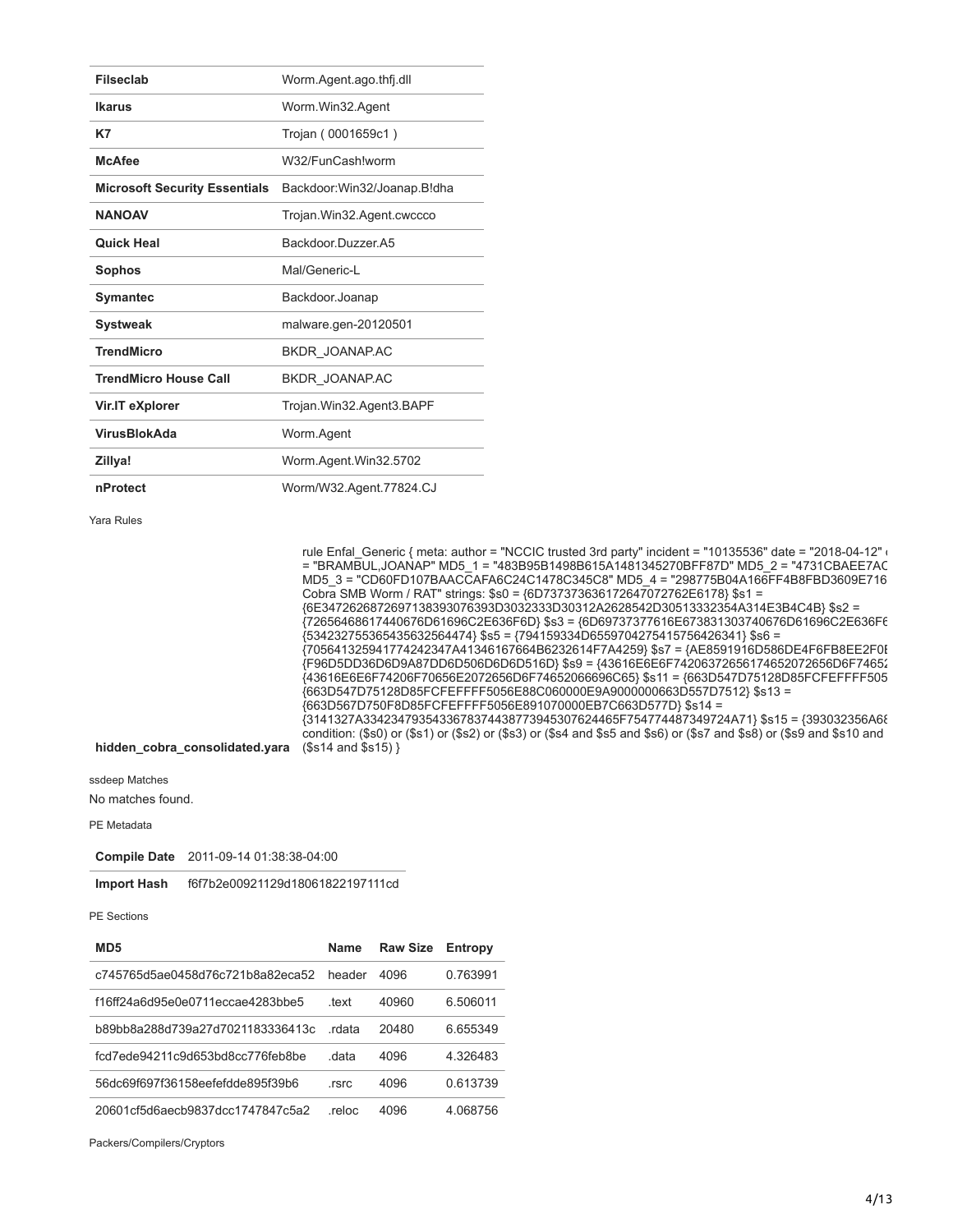## Microsoft Visual C++ 6.0 DLL

# Relationships

a1c483b0ee... Dropped\_By 077d9e0e12357d27f7f0c336239e961a7049971446f7a3f10268d9439ef67885

Description

This 32-bit Windows DLL is written to disk and then loaded by the file "4731CBAEE7ACA37B596E38690160A749".

This malware has been identified as a RAT, providing a remote actor with the ability to exfiltrate data, drop and run secondary payloads, and provi compromised Windows device. The malware binds to port 443 and listens for incoming connections from a remote operator, using the Rivest Ciph to protect communications with its Command and Control (C2).

The malware also creates a log entry in a file named "mssscardprv.ax", located in the %WINDIR%\system32 folder. The log entry includes the vic address, host name, and current system time.

# **ea46ed5aed900cd9f01156a1cd446cbb3e10191f9f980e9f710ea1c20440c781**

Tags

backdoorbottrojanworm

Details

| <b>Name</b>      | Wmmysyc.dll                                                                                                   |
|------------------|---------------------------------------------------------------------------------------------------------------|
| <b>Size</b>      | 91664 bytes                                                                                                   |
| <b>Type</b>      | PE32 executable (DLL) (GUI) Intel 80386, for MS Windows                                                       |
| MD <sub>5</sub>  | e86c2f4fc88918246bf697b6a404c3ea                                                                              |
| SHA <sub>1</sub> | 9b7609349a4b9128b9db8f11ac1c77728258862c                                                                      |
| <b>SHA256</b>    | ea46ed5aed900cd9f01156a1cd446cbb3e10191f9f980e9f710ea1c20440c781                                              |
| <b>SHA512</b>    | f6097c66a526ba7a3c918b1c7fccae03c812046d642a4adb62ee7a24cbcee889c0348020ae7e2e82ee3f284b311f049ed596edb22b901 |
| ssdeep           | 768:9eY/pEwKWcwP/bY4XxlGLup3Tq1LpDLJkDcw3f9zj:MitnU4viJJDw3Z                                                  |
| Entropy          | 3.156854                                                                                                      |

Antivirus

| <b>AVG</b>                           | PSW.Generic9.ACOO                 |
|--------------------------------------|-----------------------------------|
| Ahnlab                               | Trojan/Win32.Dllbot               |
| Avira                                | BDS/Joanap.A.8                    |
| <b>BitDefender</b>                   | Gen: Variant. Symmi. 49274        |
| ClamAV                               | Win.Trojan.Agent-1388727          |
| Cyren                                | W32/Trojan.WXKV-0327              |
| <b>ESET</b>                          | a variant of Win32/Agent.NJF worm |
| Emsisoft                             | Gen: Variant. Symmi. 49274 (B)    |
| <b>F-secure</b>                      | Gen: Variant.Symmi.49274          |
| <b>Filseclab</b>                     | Trojan.Agent.NJF.cuzy.dll         |
| Ikarus                               | Worm.Win32.Agent                  |
| K7                                   | Trojan (00515bda1)                |
| <b>McAfee</b>                        | Generic PWS.tr                    |
| <b>Microsoft Security Essentials</b> | Backdoor:Win32/Joanap.A!dha       |
| <b>NANOAV</b>                        | Trojan. Win32. Agent. cqilax      |
| <b>NetGate</b>                       | Trojan.Win32.Malware              |
| <b>Quick Heal</b>                    | Backdoor.Joanap                   |
| <b>Sophos</b>                        | Mal/Generic-I                     |
|                                      |                                   |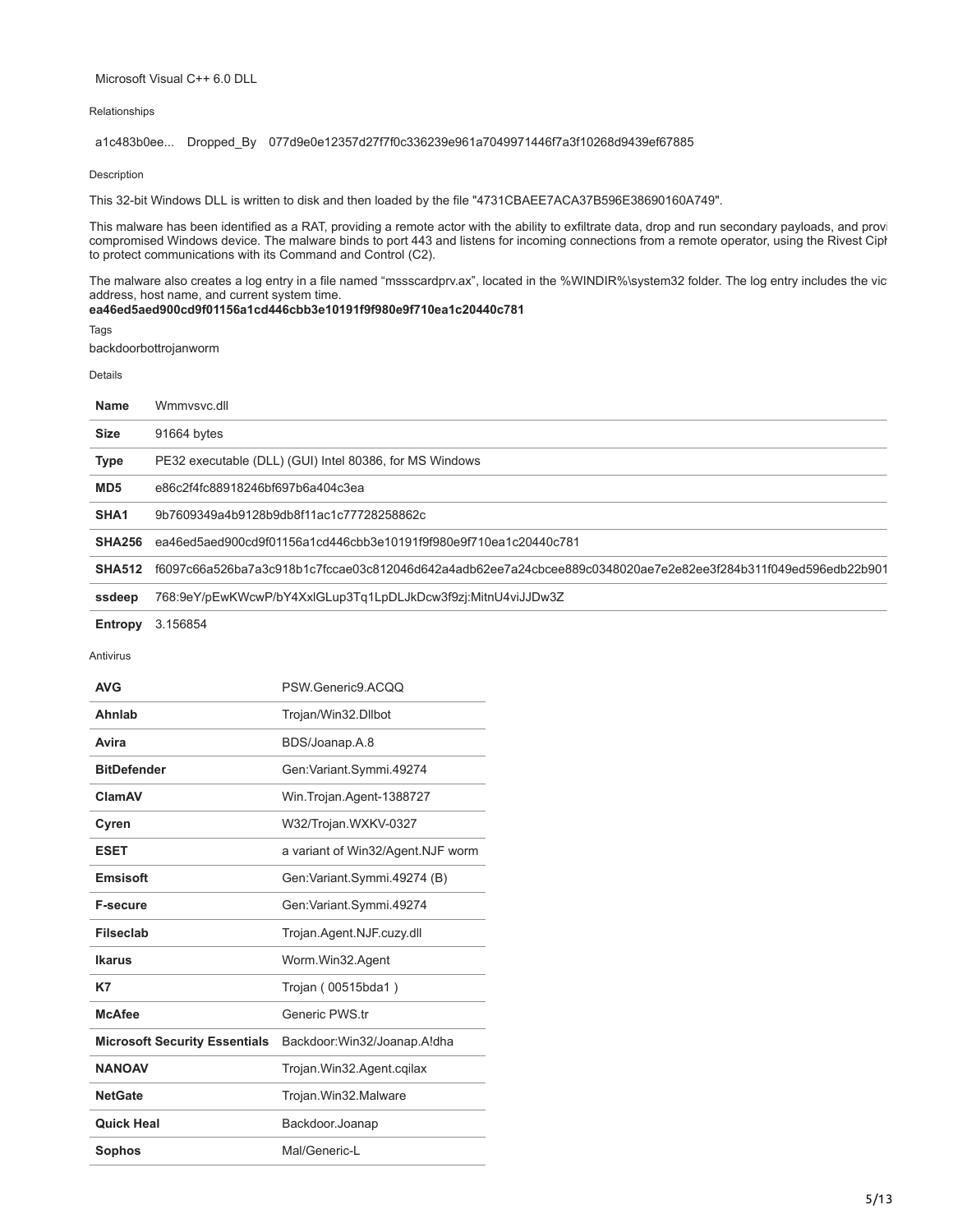| <b>Symantec</b>     | W32.Brambul               |
|---------------------|---------------------------|
| Vir.IT eXplorer     | Trojan.Win32.Generic.ACQQ |
| <b>VirusBlokAda</b> | Worm.Agent                |
| Zillya!             | Worm.Agent.Win32.3549     |
| nProtect            | Worm/W32.Agent.91664      |

Yara Rules

|                                | rule Enfal Generic { meta: author = "NCCIC trusted 3rd party" incident = "10135536" date = "2018-04-12" or            |
|--------------------------------|-----------------------------------------------------------------------------------------------------------------------|
|                                | = "BRAMBUL, JOANAP" MD5 1 = "483B95B1498B615A1481345270BFF87D" MD5 2 = "4731CBAEE7AC                                  |
|                                | MD5 3 = "CD60FD107BAACCAFA6C24C1478C345C8" MD5 4 = "298775B04A166FF4B8FBD3609E716                                     |
|                                | Cobra SMB Worm / RAT" strings: \$s0 = {6D737373636172647072762E6178} \$s1 =                                           |
|                                | {6E3472626872697138393076393D3032333D30312A2628542D30513332354A314E3B4C4B} \$s2 =                                     |
|                                | {72656468617440676D61696C2E636F6D} \$s3 = {6D69737377616E673831303740676D61696C2E636F€                                |
|                                | {534232755365435632564474} \$s5 = {794159334D6559704275415756426341} \$s6 =                                           |
|                                | {705641325941774242347A41346167664B6232614F7A4259} \$s7 = {AE8591916D586DE4F6FB8EE2F0}                                |
|                                | {F96D5DD36D6D9A87DD6D506D6D6D516D} \$s9 = {43616E6E6F74206372656174652072656D6F74652                                  |
|                                | {43616E6E6F74206F70656E2072656D6F74652066696C65} \$s11 = {663D547D75128D85FCFEFFFF505                                 |
|                                | {663D547D75128D85FCFEFFFF5056E88C060000E9A9000000663D557D7512} \$s13 =                                                |
|                                | {663D567D750F8D85FCFEFFFF5056E891070000EB7C663D577D} \$s14 =                                                          |
|                                | {3141327A3342347935433678374438773945307624465F754774487349724A71} \$s15 = {393032356A6{                              |
|                                | condition: (\$s0) or (\$s1) or (\$s2) or (\$s3) or (\$s4 and \$s5 and \$s6) or (\$s7 and \$s8) or (\$s9 and \$s10 and |
| hidden cobra consolidated.yara | $($s14 \text{ and } $s15)$                                                                                            |
|                                |                                                                                                                       |

ssdeep Matches

No matches found.

PE Metadata

| <b>Compile Date</b>      | 2011-09-14 11:42:30-04:00                     |
|--------------------------|-----------------------------------------------|
| <b>Import Hash</b>       | f0087d7b90876a2769f2229c6789fcf3              |
| <b>Company Name</b>      | <b>Microsoft Corporation</b>                  |
| <b>File Description</b>  | Microsoft XML Encoder/Transcoder              |
| <b>Internal Name</b>     | xpsshrm.dll                                   |
| <b>Legal Copyright</b>   | © Microsoft Corporation. All rights reserved. |
| <b>Original Filename</b> | xpsshrm.dll                                   |
| <b>Product Name</b>      | Microsoft® Windows Media Services             |
|                          |                                               |

**Product Version** 9.00.00.4503

PE Sections

| MD <sub>5</sub>                  | <b>Name</b> | <b>Raw Size</b> | <b>Entropy</b> |
|----------------------------------|-------------|-----------------|----------------|
| 037e97300efd533dd48d334d30bdc408 | header      | 4096            | 0.759334       |
| 4b5019185bb0b82273442dae3f15f105 | text        | 24576           | 6.083997       |
| 9e5a1cfda72f8944cd5e35e33a2a73b0 | rdata       | 4096            | 3 267725       |
| 47982ac1b20cac03adcfd62f5881b79c | data        | 49152           | 1.087883       |
| b971ab49349a660c70cb6987b7fb3ed3 | rsrc        | 4096            | 1.140488       |
| ad5750c9584c0eba32643810ab6e8a53 | reloc       | 4096            | 2515288        |

Packers/Compilers/Cryptors

Microsoft Visual C++ 6.0 DLL

Relationships

ea46ed5aed... Dropped\_By 077d9e0e12357d27f7f0c336239e961a7049971446f7a3f10268d9439ef67885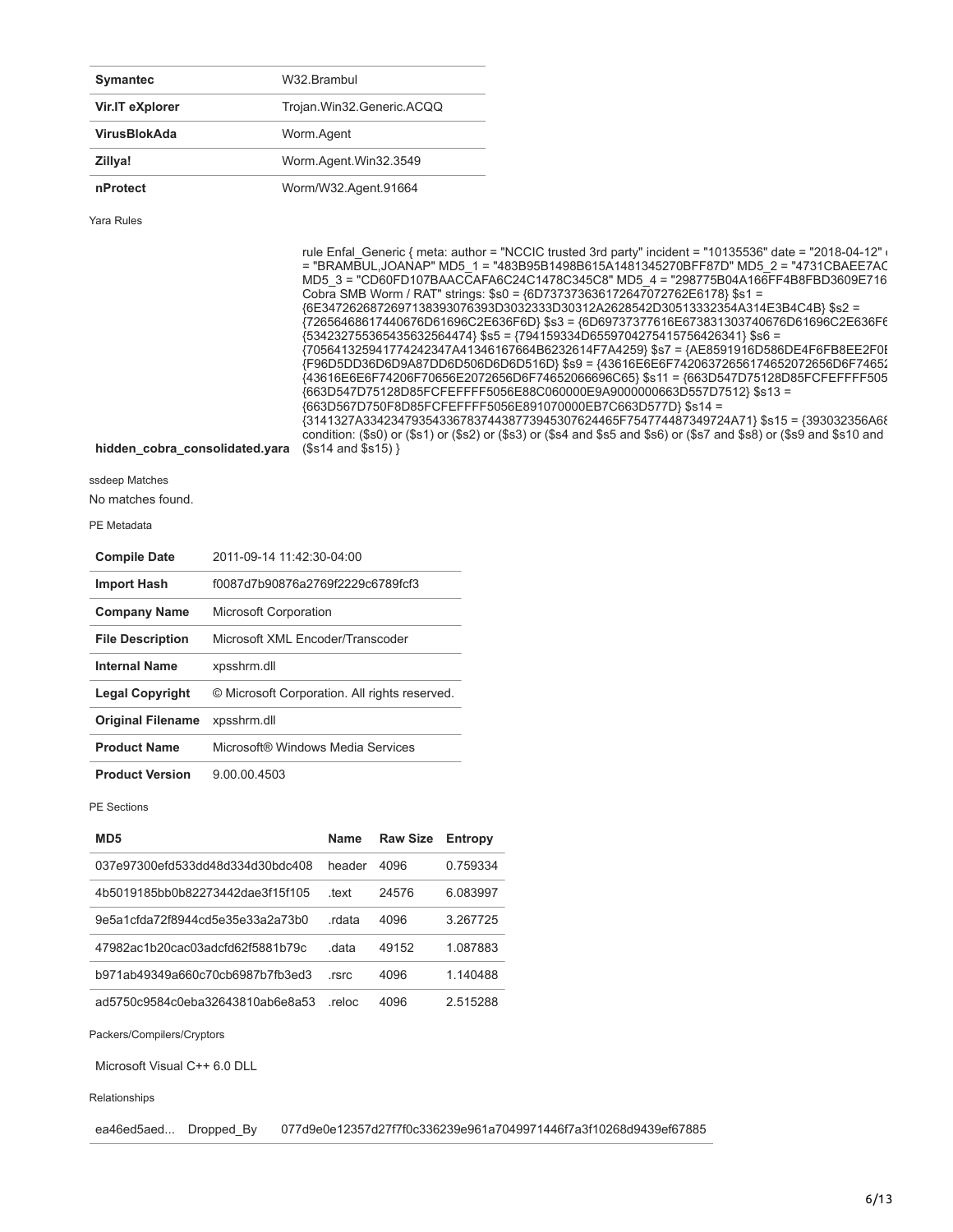ea46ed5aed... Connected To misswang8107@gmail.com

ea46ed5aed... Contains redhat@gmail.com

Description

This file is a malicious 32-bit Windows DLL that is written to disk then loaded by the file "4731CBAEE7ACA37B596E38690160A749".

When executed, the DLL attempts to contact all of the Internet Protocol (IP) addresses on the victim's local subnet. If the malware is able to conne attempt to gain unauthorized access via the SMB protocol on port 445 using a brute-force password attack. The malware contains an embedded commonly used passwords and generates random external IP addresses, which it attempts to attack.

If the malware successfully gains access to another system, it will send an email containing the system's IP address, hostname, username, and p

--Begin email address- misswang8107@gmail.com --End email address--

The email will appear to be from the following address (Refer to Figure 1):

--Begin email address- redhat@gmail.com --End email address--

The malware uses the victim's system folder to create a shared folder named "adnim\$" by running the following commands via a remotely run ser

--Begin commands utilized to create SMB share- cmd.exe /q /c net share adnim\$=%SystemRoot% cmd.exe /q /c net share adnim\$=%%SystemRoot%% /GRANT:%s,FULL --End commands utilized to create SMB share--

The malware will then copy itself to newly created shared folder as a file named "mssscardprv.ax". After copying the malware to the new system it system using a malicious service. The adnim\$ share will then be deleted from the remote system using the following command:

--Begin command used to delete share-- 'cmd.exe /q /c net share adnim\$ /delete' --End command used to delete share--

The malware determines if Remote Desktop Protocol (RDP) is enabled by attempting to connect to port 3389. If it is able to connect to this port, th available on the compromised system. This information is provided to the operator using the malicious email address provided earlier.

This malware can communicate with the RAT identified as "scardprv.dll" (4613f51087f01715bf9132c704aea2c2). The communication is protected encryption protocol. When attempting to propagate, the malware uses the following three usernames combined with a password brute-force attac

--Begin malicious usernames used by SMB worm-- Administrateur Administrador Administrator --End malicious usernames used by SMB worm--

Although the malware uses numerous embedded passwords in its brute force attacks, within our environment the malware consistently used the f Response" in its SMB attacks:

--Begin static Lan Manager response-- 8C15084FA541079A000000000000000000 --End static Lan Manager response--

This hexadecimal value may be useful in detecting this worm as it communicates over port 445 and attempts to spread. Specifically, when the ma service to create the "adnim\$" share, the following network traffic is generated:

--Begin network signature--

ASCII: cmd.exe /q /c net share adnim\$=%SystemRoot% /GRANT:Administrator,FULL

HEX:

636D642E657865202F71202F63206E65742073686172652061646E696D243D2553797374656D526F6F7425202F4752414E543A41646D696E --End network signature--

**Screenshots**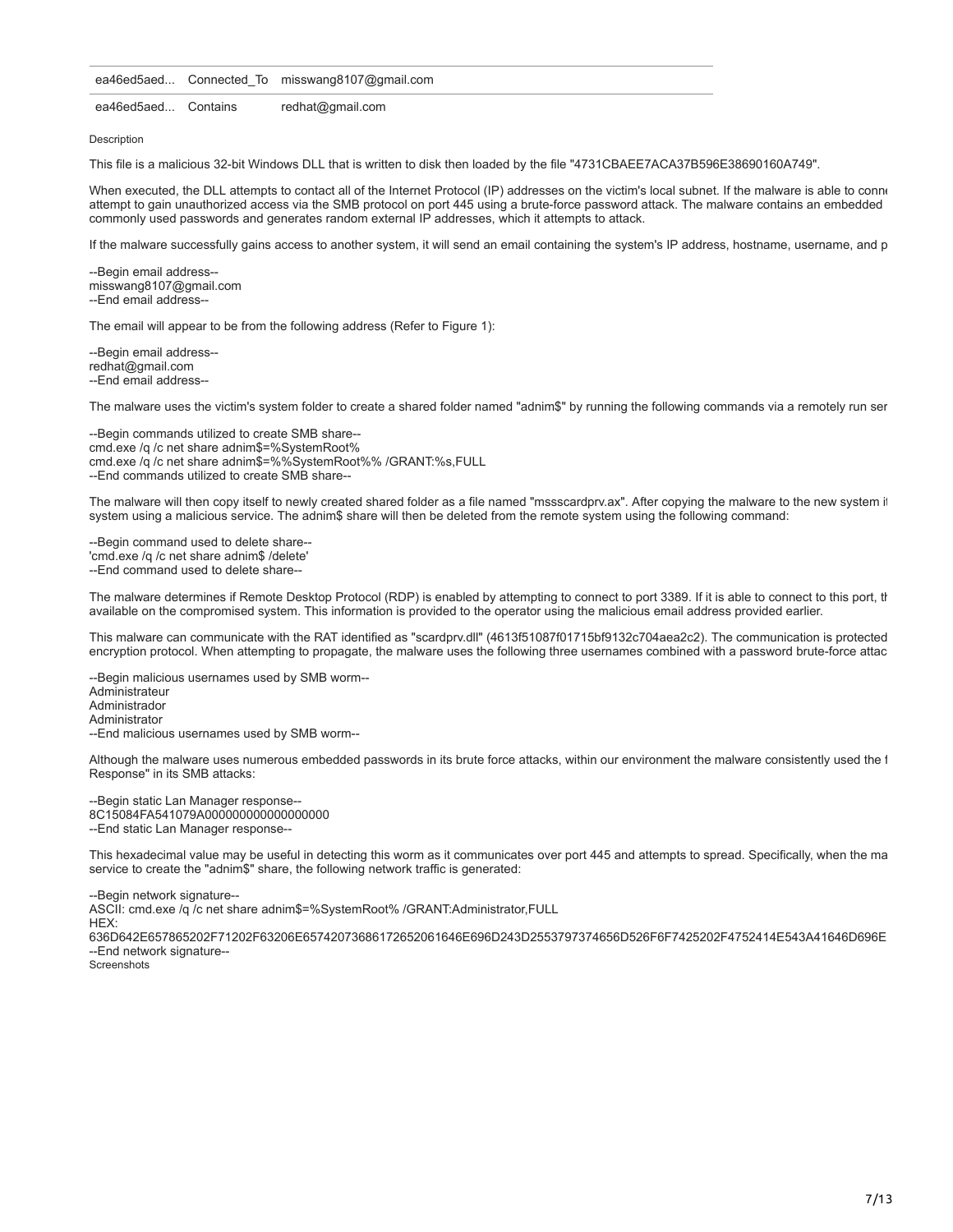

**Figure 1 -** The screenshot illustrates the to and from email addresses for data exfiltration.

# **fe7d35d19af5f5ae2939457a06868754b8bdd022e1ff5bdbe4e7c135c48f9a16**

Tags

backdoortrojanworm

Details

| <b>Name</b>      | 298775B04A166FF4B8FBD3609E716945                                                                               |  |  |
|------------------|----------------------------------------------------------------------------------------------------------------|--|--|
| <b>Size</b>      | 86016 bytes                                                                                                    |  |  |
| <b>Type</b>      | PE32 executable (GUI) Intel 80386, for MS Windows                                                              |  |  |
| MD <sub>5</sub>  | 298775b04a166ff4b8fbd3609e716945                                                                               |  |  |
| SHA <sub>1</sub> | 2e0f666831f64d7383a11b444e2c16b38231f481                                                                       |  |  |
| <b>SHA256</b>    | fe7d35d19af5f5ae2939457a06868754b8bdd022e1ff5bdbe4e7c135c48f9a16                                               |  |  |
| <b>SHA512</b>    | adc9bb5a2116134ddf57d1b1765d5981c55828aa8c6719964b0e2eeb6c9068a2acaa98c2e03227a406a4fbfa2f007f5eb9f57a61e3749l |  |  |
| ssdeep           | 768:i+cDn8nAQ5Toz4c0+u5jrdXs+W+aCNkiC8xeC3cs:i+M8ndTozOn5jxF/US0s                                              |  |  |
| Entropy          | 2.873816                                                                                                       |  |  |
| Antivirus        |                                                                                                                |  |  |
| <b>ClamAV</b>    | Win.Trojan.Agent-1388727                                                                                       |  |  |
| <b>ESET</b>      | a variant of Win32/Agent.NVC worm                                                                              |  |  |
| <b>McAfee</b>    | GenericRXCB-TI!298775B04A16                                                                                    |  |  |

**Microsoft Security Essentials** Backdoor:Win32/Joanap.A!dha

Symantec Heur.AdvML.B

Yara Rules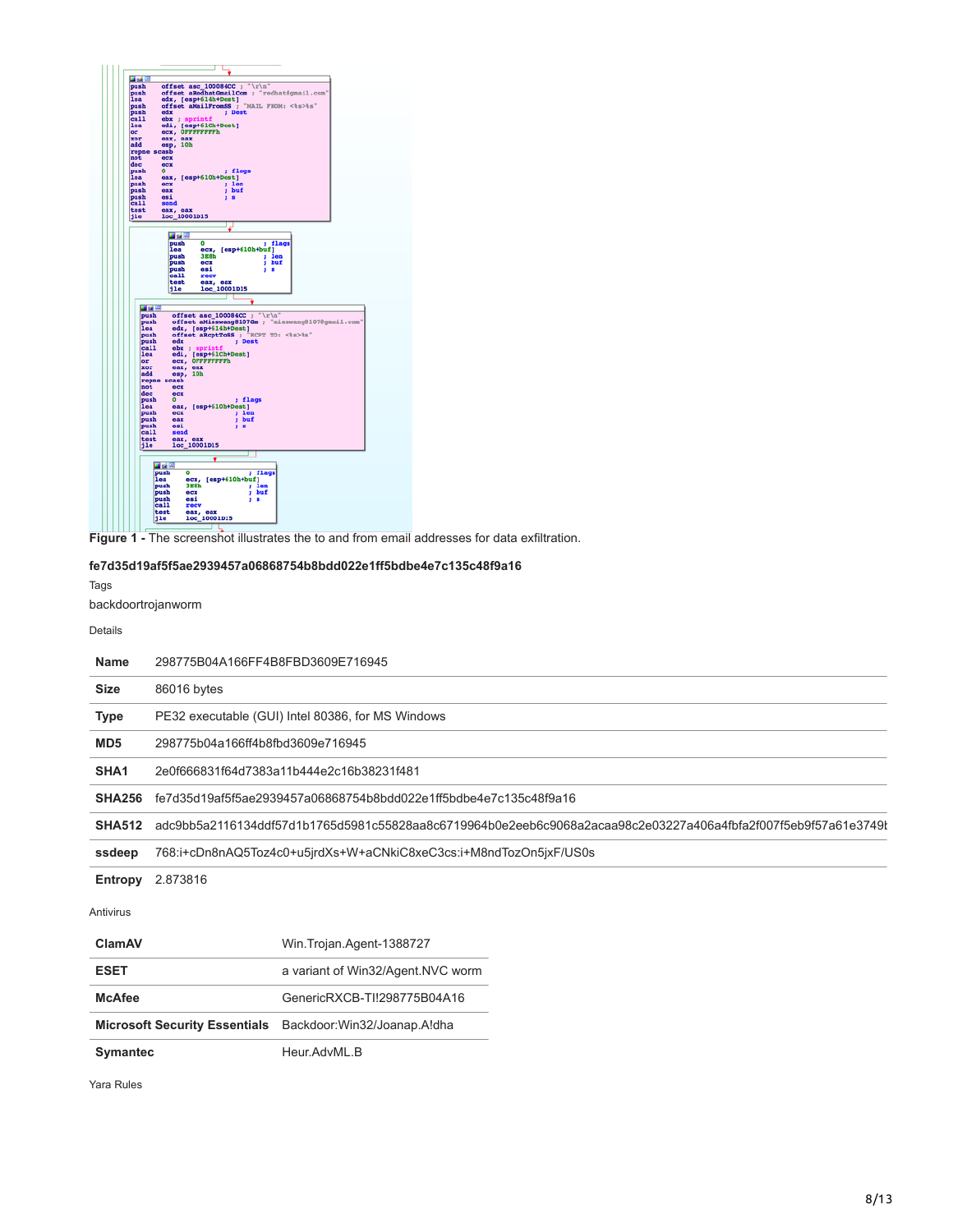rule Enfal\_Generic { meta: author = "NCCIC trusted 3rd party" incident = "10135536" date = "2018-04-12" c = "BRAMBUL,JOANAP" MD5\_1 = "483B95B1498B615A1481345270BFF87D" MD5\_2 = "4731CBAEE7AC MD5\_3 = "CD60FD107BAACCAFA6C24C1478C345C8" MD5\_4 = "298775B04A166FF4B8FBD3609E716 Cobra SMB Worm / RAT" strings: \$s0 = {6D737373636172647072762E6178} \$s1 = {6E3472626872697138393076393D3032333D30312A2628542D30513332354A314E3B4C4B} \$s2 = {72656468617440676D61696C2E636F6D} \$s3 = {6D69737377616E673831303740676D61696C2E636F6 {534232755365435632564474} \$s5 = {794159334D6559704275415756426341} \$s6 = {705641325941774242347A41346167664B6232614F7A4259} \$s7 = {AE8591916D586DE4F6FB8EE2F0B {F96D5DD36D6D9A87DD6D506D6D6D516D} \$s9 = {43616E6E6F74206372656174652072656D6F74652 {43616E6E6F74206F70656E2072656D6F74652066696C65} \$s11 = {663D547D75128D85FCFEFFFF505 {663D547D75128D85FCFEFFFF5056E88C060000E9A9000000663D557D7512} \$s13 = {663D567D750F8D85FCFEFFFF5056E891070000EB7C663D577D} \$s14 = {3141327A3342347935433678374438773945307624465F754774487349724A71} \$s15 = {393032356A68 condition: (\$s0) or (\$s1) or (\$s2) or (\$s3) or (\$s4 and \$s5 and \$s6) or (\$s7 and \$s8) or (\$s9 and \$s10 and

#### **hidden\_cobra\_consolidated.yara** (\$s14 and \$s15) }

ssdeep Matches

No matches found.

PE Metadata

**Compile Date** 2018-01-05 01:22:45-05:00

**Import Hash** 9f298eba36baa47b98a60cf36fdb2301

#### PE Sections

| MD <sub>5</sub>                  | Name   | <b>Raw Size</b> | Entropy  |
|----------------------------------|--------|-----------------|----------|
| 8a5b06109c3bd4323fa3318f9874d529 | header | 4096            | 0.703885 |
| 413f30d4d86037b75958b45b9efbe1de | text   | 20480           | 6.302858 |
| 82b41fefc9aa74a2430f1421fd5fe5b3 | rdata  | 4096            | 3.748024 |
| b6f17870ca5f45d4c75e18024e6e1180 | data   | 53248           | 1.067897 |
| cda5ef1038742e5ef46b9cfa269b0434 | rsrc   | 4096            | 0.608792 |

Packers/Compilers/Cryptors

Microsoft Visual C++ v6.0

Process List

#### **Process PID PPID**

| fe7d35d19af5f5ae2939457a06868754b8bdd022e1ff5bdbe4e7c135c48f9a16 exe 2436 (2408) |  |  |
|----------------------------------------------------------------------------------|--|--|

#### Description

This file is a malicious 32-bit Windows executable file designed to scan the local network and the Internet for machines that are accessible and ha malware gains access to a remote machine, it will deliver a malicious payload. This file accepts the following command-line arguments for execut

--Begin arguments-- -i ==> Create service -u ==> Control and delete service -s ==> Start service -r ==> Run not as a service -k ==> ControlService

--End arguments--

When executed with the "-i" argument, the malware installs and executes itself as the following service:

--Begin service information-- ServiceName = "RdpCertification" DisplayName = "Remote Desktop Certification Services" DesiredAccess = SERVICE\_ALL\_ACCESS ServiceType = SERVICE\_WIN32\_OWN\_PROCESS|SERVICE\_INTERACTIVE\_PROCESS StartType = SERVICE\_AUTO\_START BinaryPathName = "%current directory%\298775B04A166FF4B8FBD3609E716945.exe" --End service information--

The malware creates a mutual exclusion (Mutex) object named "PlatFormSDK20150201", then generates a list of IP addresses using a domain g DGA uses the system time in the algorithm to create the list of IP addresses.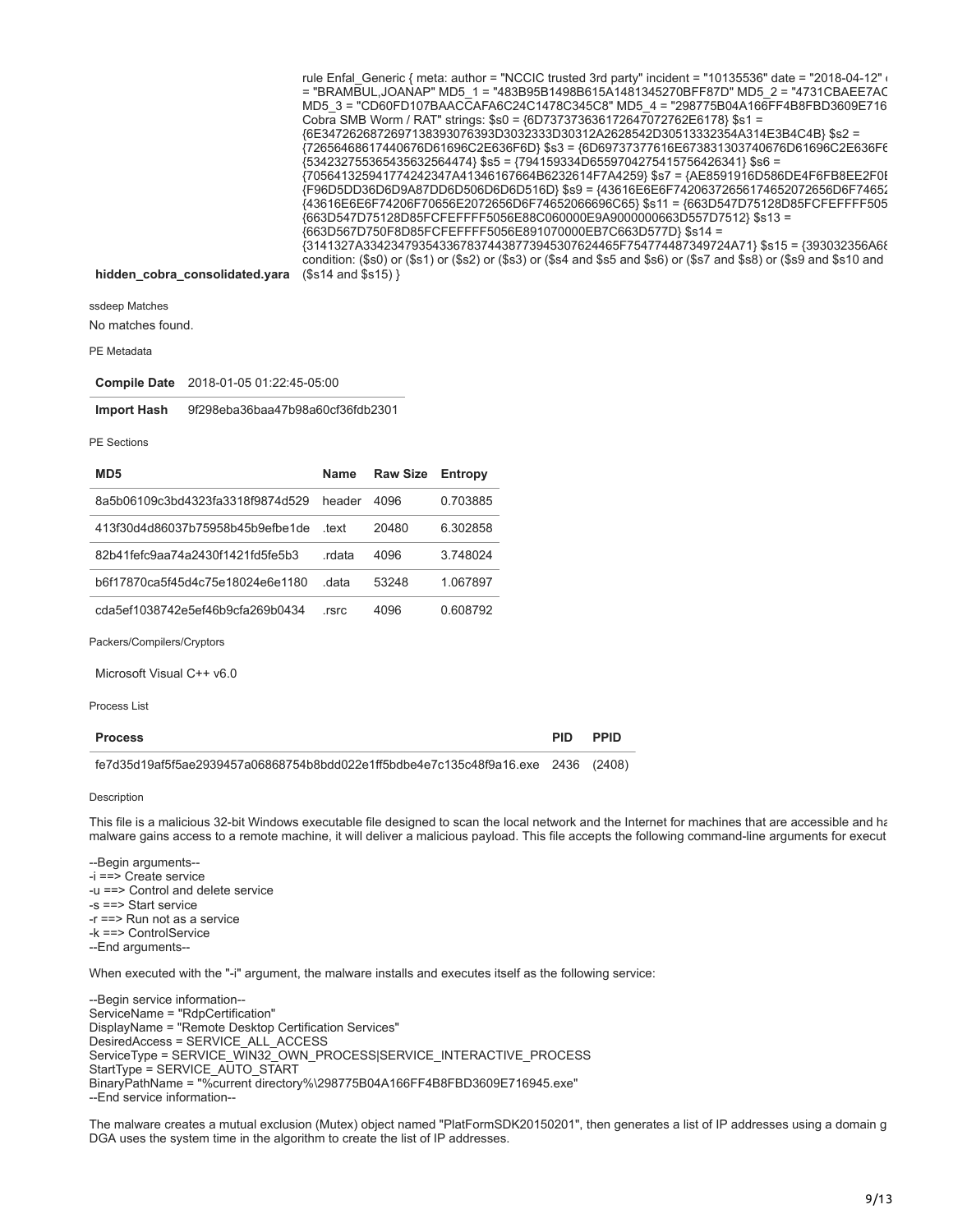It generates network traffic over Transmission Control Protocol (TCP) ports 80 and 445 via the victims' IP addresses and the generated IP addres

Sample HTTP request:

--Begin HTTP request-- OPTIONS / HTTP/1.1 translate: f User-Agent: Microsoft-WebDAV-MiniRedir/5.1.2600 Host: 159.154.100.0 Content-Length: 0 Connection: Keep-Alive --End HTTP request--

Once successfully connected to other Windows hosts or the generated IP addresses using port 445, the malware attempts to use a hard-coded lis connections. If the password is correctly guessed, a file share is established. The malware uses the following methods to access shares on the re

To gain access to remote systems it uses (\$IPC) share via "\\remote system IP\\$IPC" It checks for existing shares by using "\\hostname\adnim\$\system32"

It will create a new share named "adnim\$" using the following command:

--Begin new share command-- "cmd.exe /q /c net share adnim\$=%SystemRoot%" "cmd.exe /q /c net share adnim\$=%%SystemRoot%% /GRANT:%s,FULL" --End new share command—

Once a file share is successfully established, the malware uploads a copy of a payload "C:\WINDOWS\TEMP\TMP1.tmp" and installs it as a servi uploaded and then run on the newly infected host was not available at the time of analysis.

The remote network share is removed after infection using the following command:

--Begin command-- "cmd.exe /q /c net share adnim\$ /delete" --End command--

Once the payload has been uploaded and executed, the malware uses Simple Mail Transfer Protocol (SMTP) to send collected data. The data pr remote operator.

Displayed below are the domain names of the service providers used to send data:

--Begin SMTP domain information-- "www.hotmail.com" --End SMTP domain information--

Displayed is the structure of the email sent:

--Begin email structure format-- SUBJECT: %s%s%s TO: Joana <%s>%s FROM: <%s>%s DATA%s RCPT TO: <%s>%s MAIL FROM: <%s>%s AUTH LOGIN%s HELO %s%s --End email structure format--

Displayed is a list of brute force passwords used to establish connections:

--Begin brute force password--  $!@#\$$ !@#\$% !@#\$%^ !@#\$%^& !@#\$%^&\* !@#\$%^&\*() "KGS!@#\$%" 0000 00000 000000 00000000 1111 11111 111111 11111111 11122212 1212 121212 123123 123321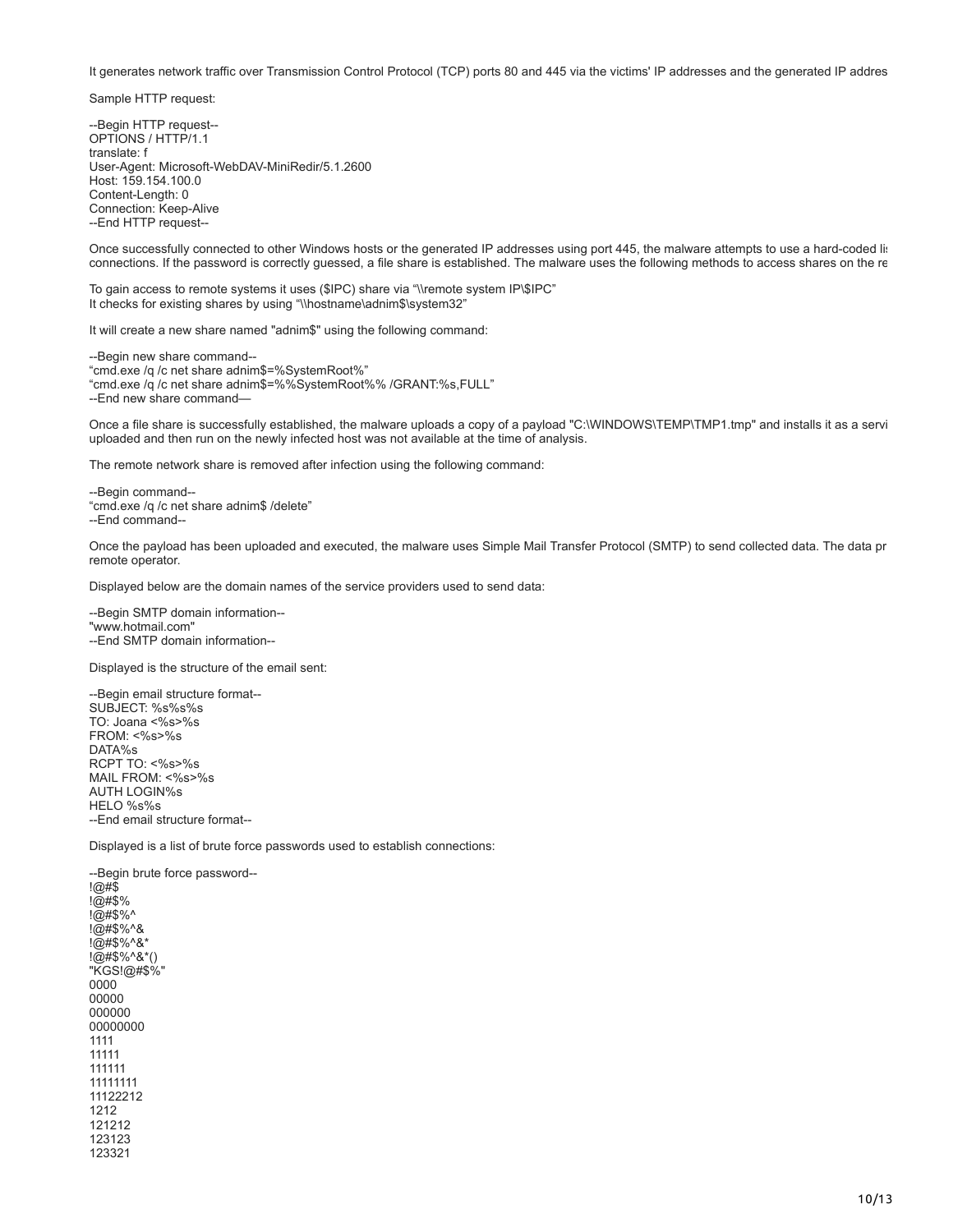1234 12345 123456 1234567 12345678 123456789 123456^%\$#@! 1234qwer 123abc 123asd 123qwe 1313 1q2w3e 1q2w3e4r 1qaz2wsx 2009 2010 201 1 2012 2013 2014 2015 2016 2017 2018 4321 54321 654321 6969 666666 7777 8888 88888 888888 8888888 88888888 Admin abc123 abc@123 abcd admin admin123 admin!23 admin!@# administrator administrador asdf asdfg asdfgh asdf123 asdf!23 baseball backup blank cisco compaq control computer cookie123 database dbpassword db1234 default dell enable fish foobar gateway guest golf harley home iloveyou internet letmein Login login love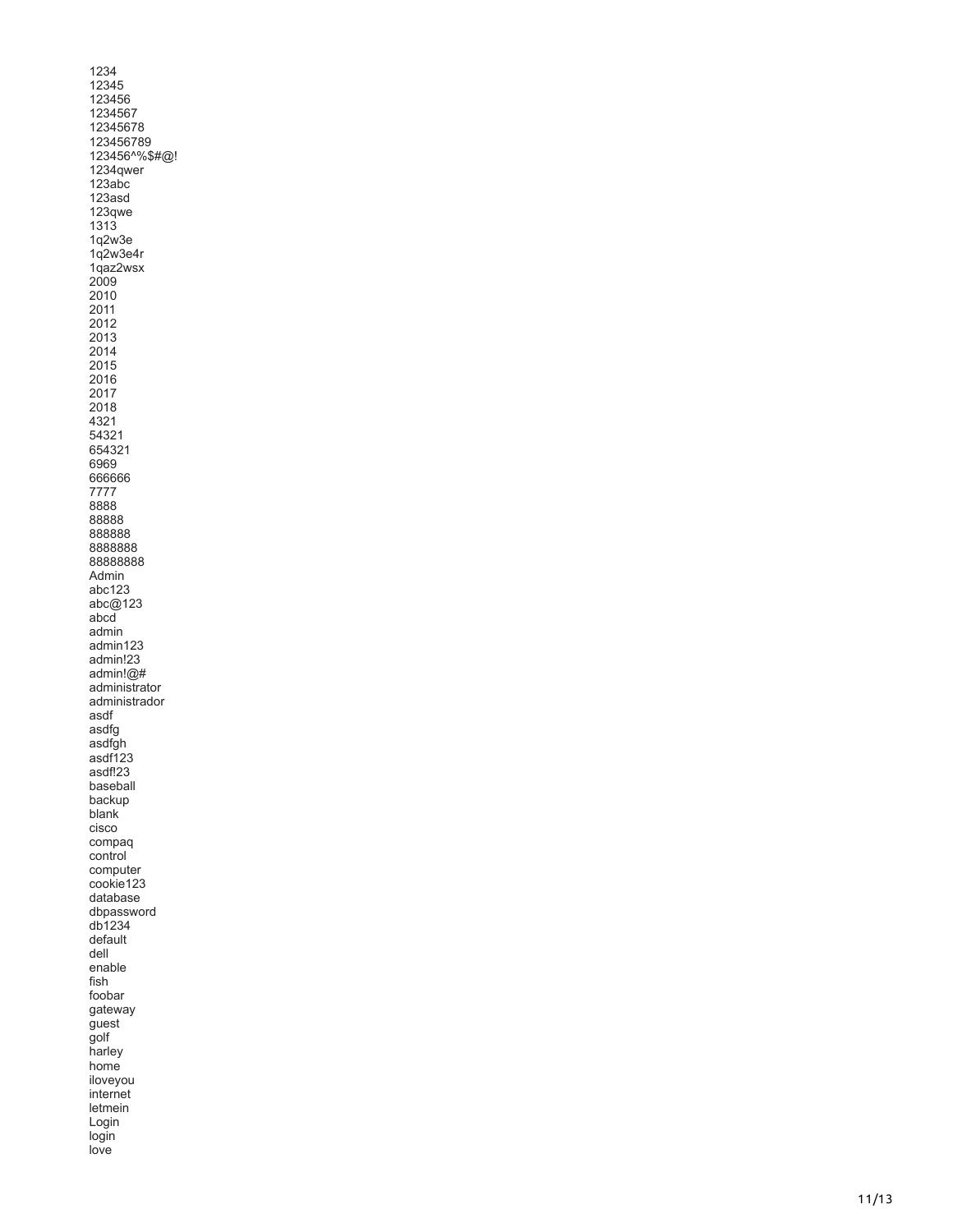manager oracle owner pass passwd password p@ssword password1 password! passw0rd Password1 pa55w0rd pw123 q1w2e3  $q1w2e3r4$ q1w2e3r4t5 q1w2e3r4t5y6 qazwsx qazwsxedc qwer qwert qwerty !QAZxsw2 root secret server sqlexec shadow super sybase temp temp123 test test! test1 test123 test!23 winxp win2000 win2003 Welcome1 Welcome123 xxxx yxcv zxcv Administrator Admin --End brute force password- **redhat@gmail.com**

# Details

**Address** redhat@gmail.com

#### Relationships

redhat@gmail.com Contained\_Within ea46ed5aed900cd9f01156a1cd446cbb3e10191f9f980e9f710ea1c20440c781

# **misswang8107@gmail.com**

Details

**Address** misswang8107@gmail.com

#### Relationships

misswang8107@gmail.com Connected\_From ea46ed5aed900cd9f01156a1cd446cbb3e10191f9f980e9f710ea1c20440c781

### **Relationship Summary**

| 077d9e0e12 | Dropped    | a1c483b0ee740291b91b11e18dd05f0a460127acfc19d47b446d11cd0e26d717 |
|------------|------------|------------------------------------------------------------------|
| 077d9e0e12 | Dropped    | ea46ed5aed900cd9f01156a1cd446cbb3e10191f9f980e9f710ea1c20440c781 |
| a1c483b0ee | Dropped By | 077d9e0e12357d27f7f0c336239e961a7049971446f7a3f10268d9439ef67885 |